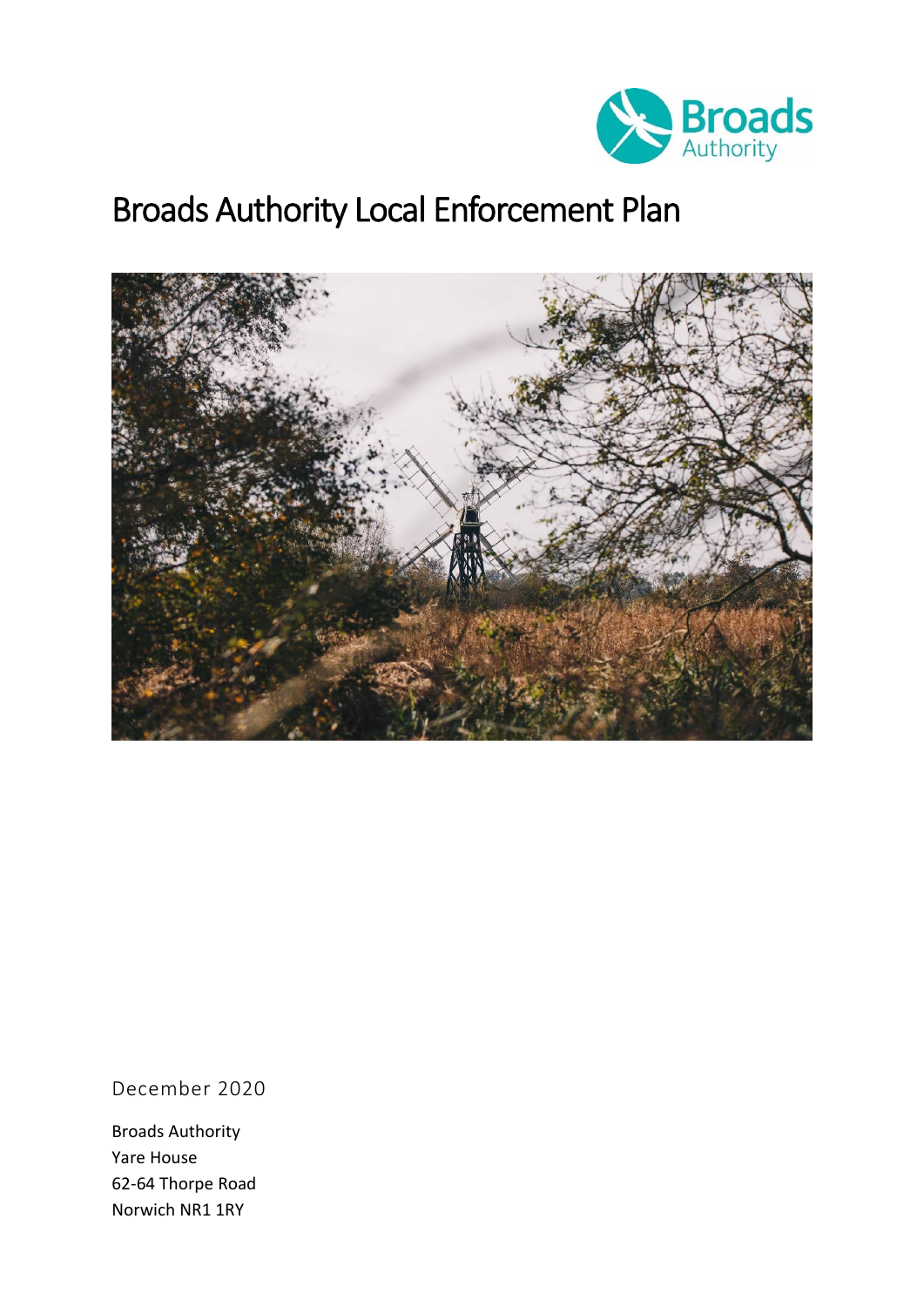## **Contents**

| 1              | Introduction                                               | 3  |  |  |
|----------------|------------------------------------------------------------|----|--|--|
| $\overline{2}$ | Planning and the law                                       | 4  |  |  |
| 3              | Guiding principles of planning enforcement                 | 5  |  |  |
| 4              | The importance of enforcing planning control in the Broads | 7  |  |  |
| 5              | Dealing with planning breaches in the Broads               | 8  |  |  |
|                | Checking the breach                                        | 8  |  |  |
|                | Initial investigation and site visit                       | 9  |  |  |
|                | Following the site visit                                   | 9  |  |  |
|                | Submitting a retrospective planning application            | 10 |  |  |
|                | Taking formal enforcement action                           | 10 |  |  |
|                | Following up formal enforcement action                     | 13 |  |  |
| 6              | Preventing breaches of planning control in the Broads      | 13 |  |  |
| 7              | Our service standards and what you can expect from us      | 14 |  |  |
| 8              | Contact us                                                 | 15 |  |  |
|                | 16<br>Appendix 1 – Enforcement Powers                      |    |  |  |
|                |                                                            |    |  |  |

Cover photo credit: Tom Barrett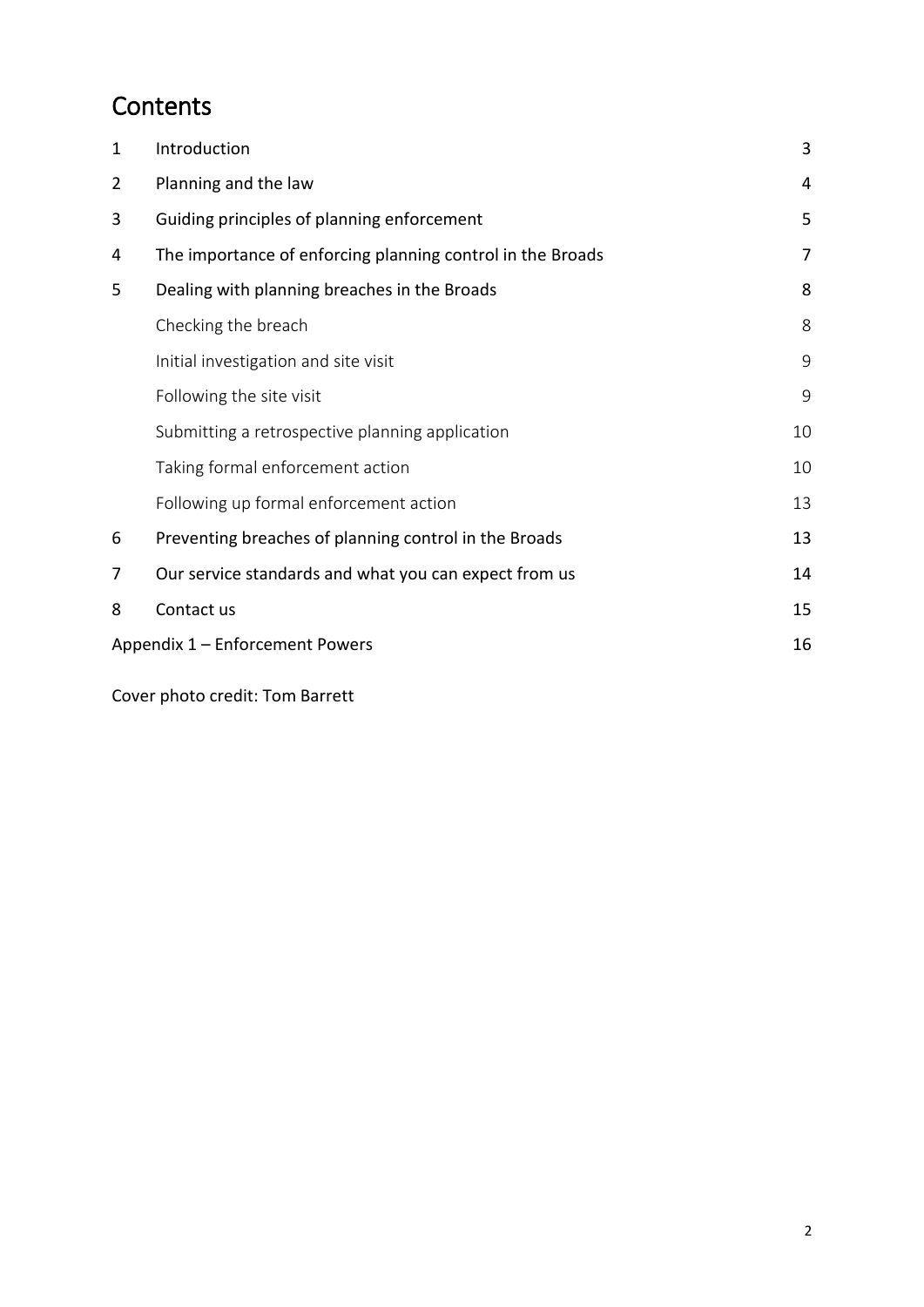### <span id="page-2-0"></span>1 Introduction

1.1 This Local Enforcement Plan explains the planning enforcement process and how it works in the Broads Authority executive area. It is a guide for those who may be affected by breaches of planning control and sets out:

(a) what the Broads Authority can do and the timescales involved;

(b) how the public, local communities and other stakeholders can help the Authority in monitoring against unauthorised development

(c) what services the Authority will provide, and the service standards the public can expect.

- 1.2 The Broads Authority produced its first Local Enforcement Plan in 2016. This was reviewed and updated in 2020 to take account of changes in national legislation and the best practice set out in the NAPE.
- 1.3 The enforcement of planning control is designed to make sure that any development that takes place has the necessary planning permissions and that, where development is permitted, it is built and used in accordance with those planning permissions. Enforcement is an important part of the planning system, and protects our landscape and built environment against damaging change. It is also important to local communities and other stakeholders, as it affects how their area is developed and ensures a level playing field for everyone concerned.
- 1.4 The Handbook of the National Association of Planning Enforcement Officer (NAPE) explains what effective planning enforcement means:

"At its heart, the planning system relies on trust and our enforcers provide the backbone of this trust – trust that those who flout our planning laws (and often other laws at the same time) will be brought to account; trust that those who strive for high quality will not be undermined by those who would deliver ill-planned and ill-designed development; and trust that the high quality schemes that achieve planning permission will be delivered with that same quality – that planning will deliver what is promised."

1.5 The Government recognises the importance of effective planning enforcement. National policy is set out in the National Planning Policy Framework (2019) and paragraph 58 says:

"Effective enforcement is important to maintain public confidence in the planning system. Enforcement action is discretionary, and local planning authorities should act proportionately in responding to suspected breaches of planning control. They should consider publishing a local enforcement plan to manage enforcement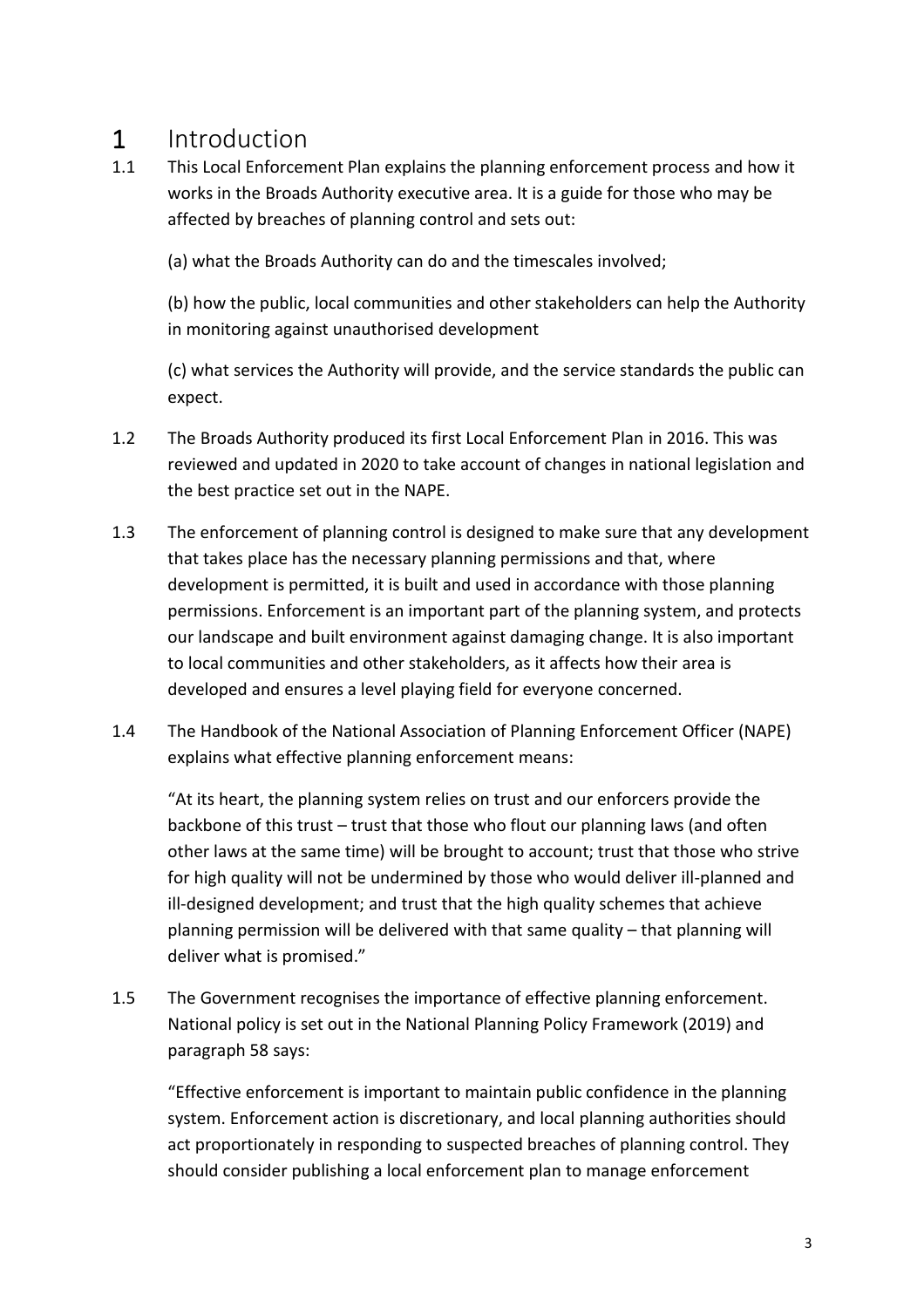proactively, in a way that is appropriate to their area. This should set out how they will monitor the implementation of planning permissions, investigate alleged cases of unauthorised development, and take action where appropriate."

## <span id="page-3-0"></span>2 Planning and the law

2.1 The planning system deals with development, which is defined in the Town and Country Planning Act 1990 (as amended), as:

"The carrying out of building, engineering, mining or other operations in, on, over or under land, or the making of any material change in the use of any buildings or other land." (Section 55)

- 2.2 This is a wide description and the Act gives more detail on its interpretation. Broadly, development falls into two types – one is physical structures or alterations, and the other is a material change in the use of land or buildings.
- 2.3 A planning breach is defined in section 171A of the Act as:
	- the carrying out of development without the required planning permission; or
	- failing to comply with any condition or limitation subject to which planning permission has been granted.
- 2.4 Examples of planning control breaches include:
	- Building works carried out without planning permission;
	- A change in the use of a site or building without planning permission
	- Conditions on a planning consent that have not been complied with;
	- Development that has not been built in accordance with the approved plans;
	- The display of adverts without consent (where they do not benefit from deemed or express consent);
	- The demolition of walls and buildings within a Conservation Area without planning permission;
	- Internal and external works to Listed Buildings without Listed Building Consent;
	- Works undertaken to a tree within a Conservation Area or to a tree protected by a Tree Preservation Order (TPO) without permission;
	- Land raising, where this is an engineering operation, without planning permission.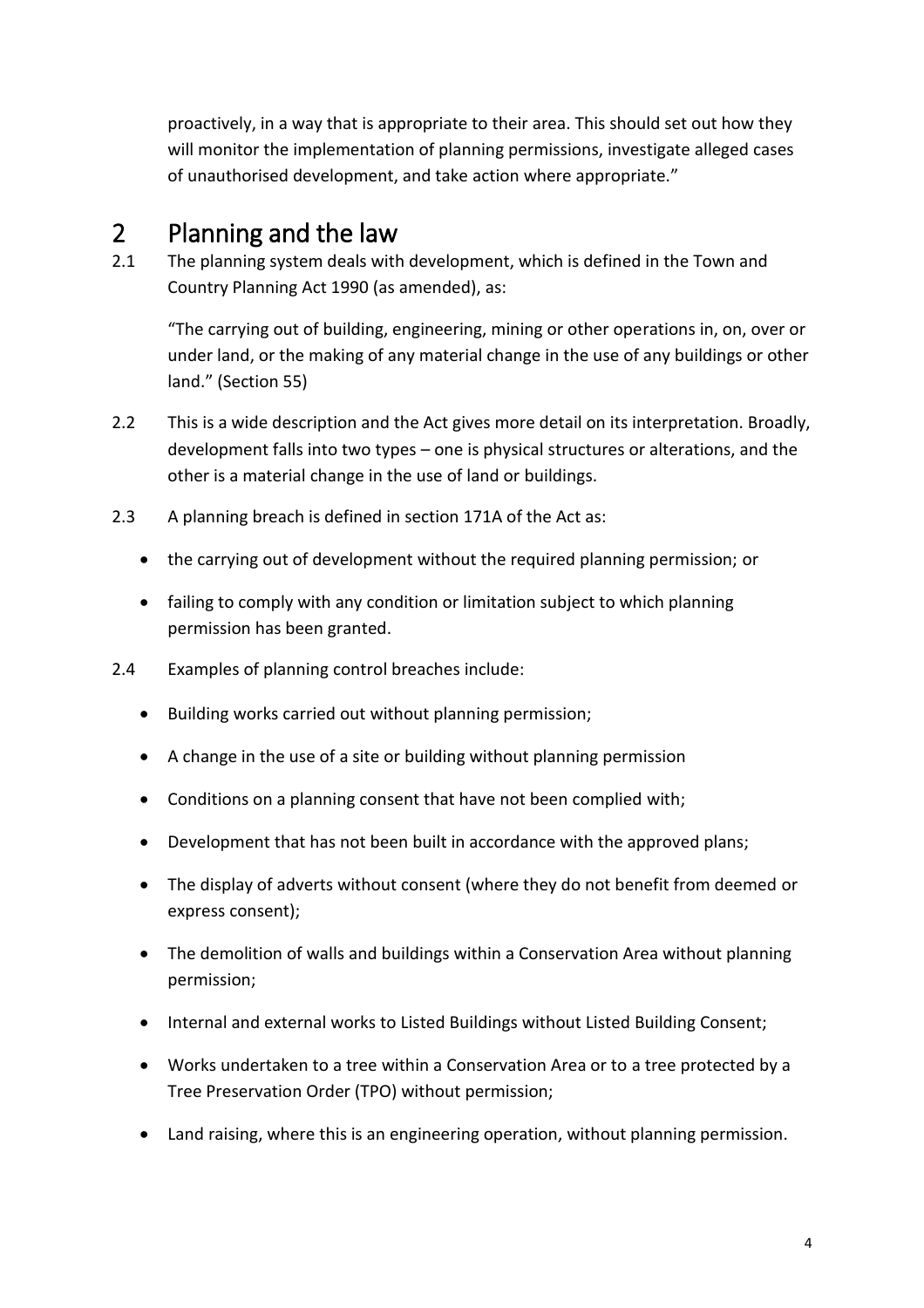- 2.5 It is important to note that if works are not classed as 'development' in the law then they do not fall within the scope of planning control.
- 2.6 The point at which something becomes 'development' is not always straightforward, particularly where there is a change of use. The law states that development will have occurred when the change is 'material', which can be defined broadly as being significant or having impacts. When considering whether or not a change is 'material', the Local Planning Authority (LPA) will look at any change in the character of the use itself (including the land where it is), and the effects of the change upon neighbouring uses and the locality. The point at which a change becomes 'material' will be a matter of fact and degree, and will usually involve an element of judgement.
- 2.7 The law gives all LPAs specific legal powers to deal with breaches of planning control, including powers of investigation and powers to take formal legal action to correct breaches of planning control. These powers are set out in The Town and Country Planning Act 1990 (as amended) and the Planning (Listed Buildings and Conservation Areas) Act 1990 (as amended).
- 2.8 The law says that a LPA must investigate reported or suspected breaches of planning control, but the requirement to take action is discretionary. In deciding what action to take when a planning breach has occurred, the LPA must exercise its powers carefully and with proportion, and there are clear guiding principles on this.

## <span id="page-4-0"></span>3 Guiding principles of planning enforcement

- 3.1 When a breach of planning control has taken place, the LPA will look carefully at a number of factors when considering what action is appropriate.
- 3.2 The first factor is **expediency**. This is about assessing the harm being caused by the breach. Harm may arise through a range or combination of issues, such as:
	- Adverse impact on visual amenity due to poor design or materials;
	- Adverse impact on neighbouring amenity due to noise, overlooking or loss of privacy;
	- Inappropriate or conspicuous development that has an adverse impact on a protected landscape or Conservation Area; and/or
	- Loss of protected trees.
- 3.3 In looking at expediency, the LPA will consider the Development Plan and whether or not the unauthorised development conflicts with the adopted policies. The more harm being caused, the more likely it is that there is a conflict with the development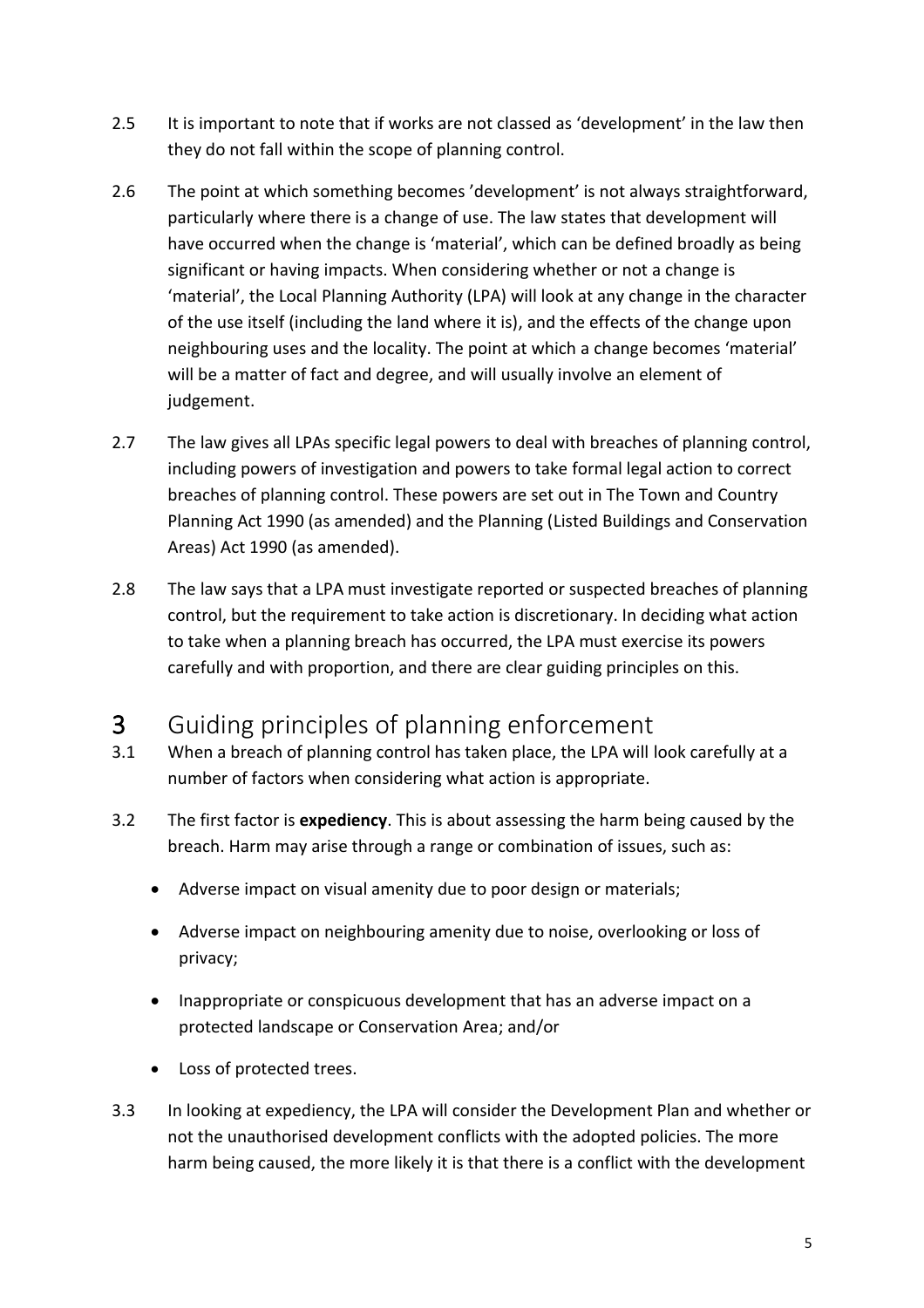plan, and the more likely it is that it will be expedient to take enforcement action due to the need to stop the harm.

- 3.4 The LPA will also need to consider the impacts and costs of taking action, including the resources to do so and what is likely to be achieved. If there is little harm, it may not be expedient to pursue the matter, particularly if the costs are high.
- 3.5 The second factor is **proportionality**. Enforcement action should always be proportionate to the seriousness of the harm being caused. It should not be taken solely to 'regularise' development that is otherwise acceptable on its planning merits, but for which planning permission has not been sought. The Courts have been clear that the role of the enforcement system is to secure compliance, not to punish.
- 3.6 The third factor is **consistency.** It is important to take a similar approach to similar cases to achieve similar outcomes. This provides reliability for local communities and other stakeholders and allows them to know what to expect from the LPA.
- 3.7 While the law gives a LPA strong legal powers to deal with breaches of planning control, in most cases the first approach is to use **negotiation** to reach a satisfactory resolution in a timely manner. The aim of negotiation is to achieve one of the following outcomes:
	- The submission of an application for retrospective planning permission if the development is acceptable and would have got planning permission in the first place; or
	- The amendment of the development to make it acceptable and then the submission of an application for retrospective planning permission if the development is capable of being made acceptable; or
	- The amendment of the development so it is in accordance with the approved plans; or
	- The removal of the unauthorised development or the cessation of the unauthorised use if the development is unacceptable and incapable of being made acceptable.
- 3.8 Negotiations should proceed in a timely and committed manner and should not be allowed to hamper or delay the resolution of the planning breach.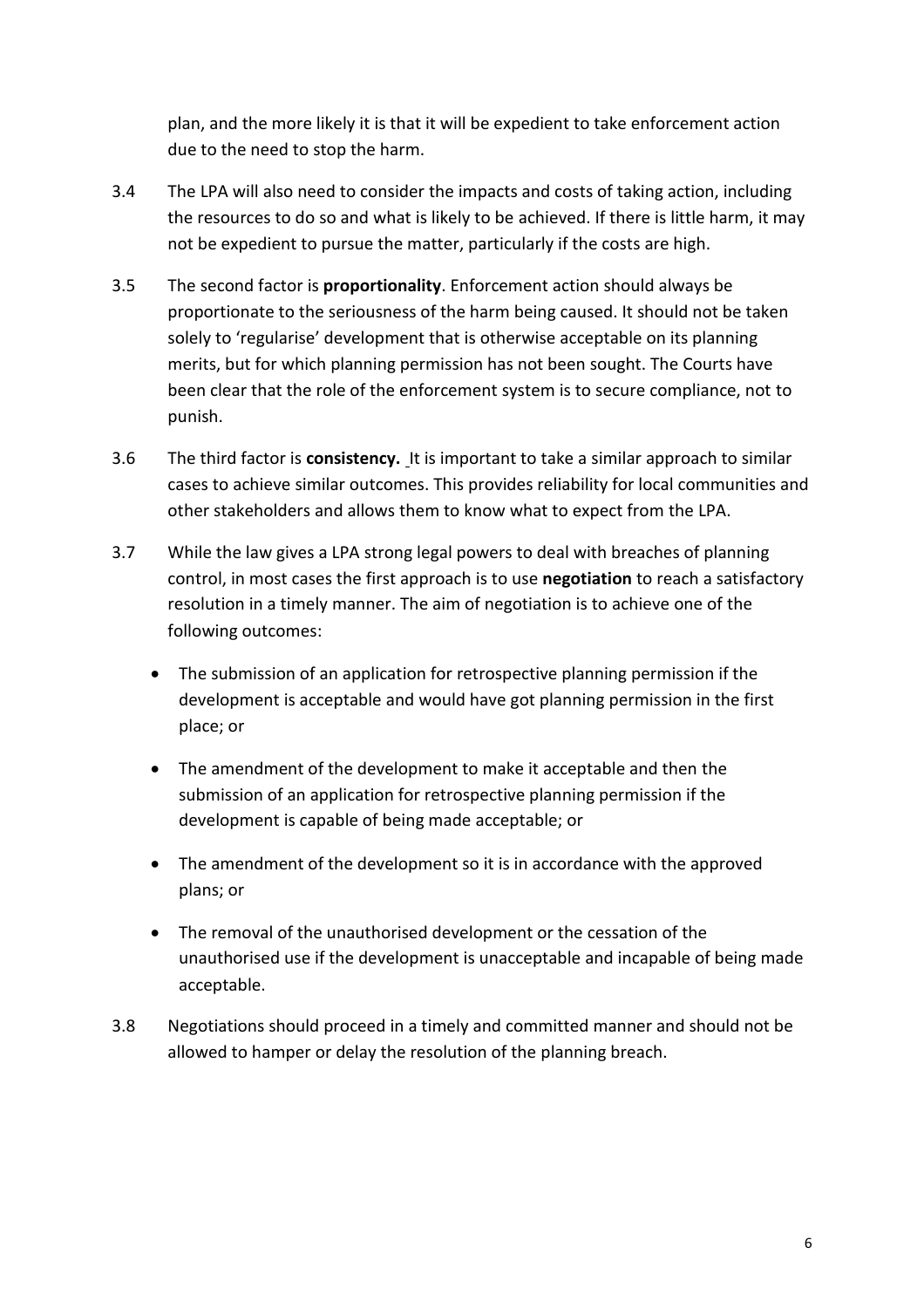## <span id="page-6-0"></span>4 The importance of enforcing planning control in the Broads

- 4.1 The Norfolk and Suffolk Broads is a protected landscape of national and international importance, with a status equivalent to a national park. It is Britain's finest wetland, with a network of meandering rivers and shallow lakes ('broads') that make it a unique area, precious for its rich wildlife and 'big sky' landscapes, as well as a popular destination for visitors. The villages and settlements reflect the area's traditional building styles and materials and have a distinctive and valued vernacular. The Broads Authority has a duty to manage the Broads, and is the LPA for the Broads executive area.
- 4.2 Development is carefully managed in the Broads. The Broads Authority places strong emphasis on investigating and remedying breaches of planning control, due to the impact that unauthorised development can have on the area's character and qualities, and to demonstrate its commitment to protecting this important landscape. Protecting the integrity of the planning system and demonstrating that breaches of planning control will not be tolerated is also important.
- 4.3 We prioritise cases according to the degree of harm being caused, with highest priority given to cases where the harm (or the potential for harm) is highest. The priority classification is outlined in Table 1.

#### **Table 1**

Priority status for consideration of planning control breaches

| <b>Priority</b><br>level | <b>Details of priority status</b>                                                                                                                                                                                                                                                                                                                                                                                                                                                         |
|--------------------------|-------------------------------------------------------------------------------------------------------------------------------------------------------------------------------------------------------------------------------------------------------------------------------------------------------------------------------------------------------------------------------------------------------------------------------------------------------------------------------------------|
| Priority<br>One.         | Development causing serious threat to public health and safety, or<br>permanent, serious damage to the natural or built environment. This<br>would apply particularly where a breach is affecting an SSSI, the water<br>environment or navigation, a Listed Building, Ancient Monument, tree<br>protected by a Tree Preservation Order or any breach which would<br>damage the character of a Conservation Area. An example might be the<br>unauthorised demolition of a listed building. |
| Priority<br>Two          | Development causing threat to public health and safety, or serious<br>damage to the natural or built environment. This is considered harmful,<br>but with the potential to get worse. An example might be the<br>commencement of the construction of an unauthorised and unacceptable<br>extension to a listed building.                                                                                                                                                                  |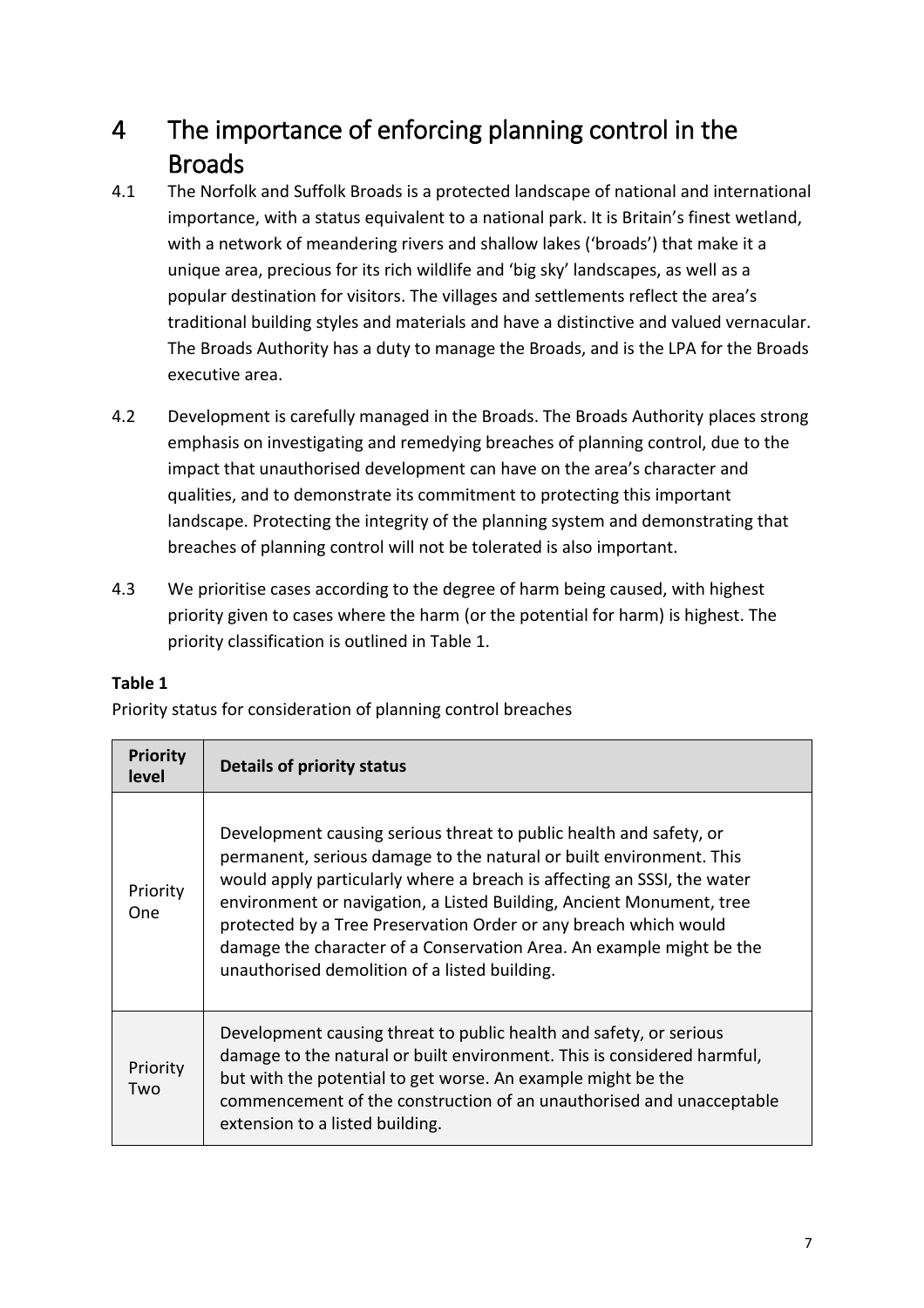| <b>Priority</b><br>level | Details of priority status                                                                                                                                                                                                                         |
|--------------------------|----------------------------------------------------------------------------------------------------------------------------------------------------------------------------------------------------------------------------------------------------|
| Priority<br>Three        | This covers the majority of cases, where there is a possible breach but the<br>damage is unlikely to be serious and it is unlikely to get worse. An example<br>might be the construction of an unauthorised extension to a non-listed<br>building. |
| Priority<br>Four         | This covers less serious or urgent cases. An example might be the<br>construction of an outbuilding.                                                                                                                                               |

4.4 Some matters are not breaches of planning control, and the Authority does not deal with these. These may include boundary disputes between neighbours, which are a legal or civil issue, or matters around a building's structure or safety, which is covered by Building Regulations. Public nuisances such as light, noise or odour pollution are covered by the Environmental Health Teams at the relevant District Council. Fly-tipping is usually a matter for the Environment Agency or the relevant District Council.

## <span id="page-7-0"></span>5 Dealing with planning breaches in the Broads

5.1 The Broads Authority has a standard procedure for dealing with enforcement matters. This ensures that breaches are dealt with in a consistent and timely manner, proportionate to the potential for harm. While this is a standard approach, the progress of any particular investigation and the timescales will vary depending on the nature of the breach, the harm being caused and the actions and response of the landowner or operator. The standard process is explained below.

#### Checking the breach

<span id="page-7-1"></span>5.2 When a complaint or report of a suspected breach of planning control is received by the Authority's planning department, we will carry out an initial check to make sure the alleged development works fall within the legal definition of 'development' and is therefore covered by planning control. We will also check whether the works fall within the 'permitted development rights' and can be done without planning permission, or whether planning permission has already been granted. If the works alleged to have taken place are found to be development, but are not permitted development and there is no record of planning permission being granted, the matter will be investigated. We will notify the complainant as to whether or not the matter appears to be a planning breach, and if it is being investigated.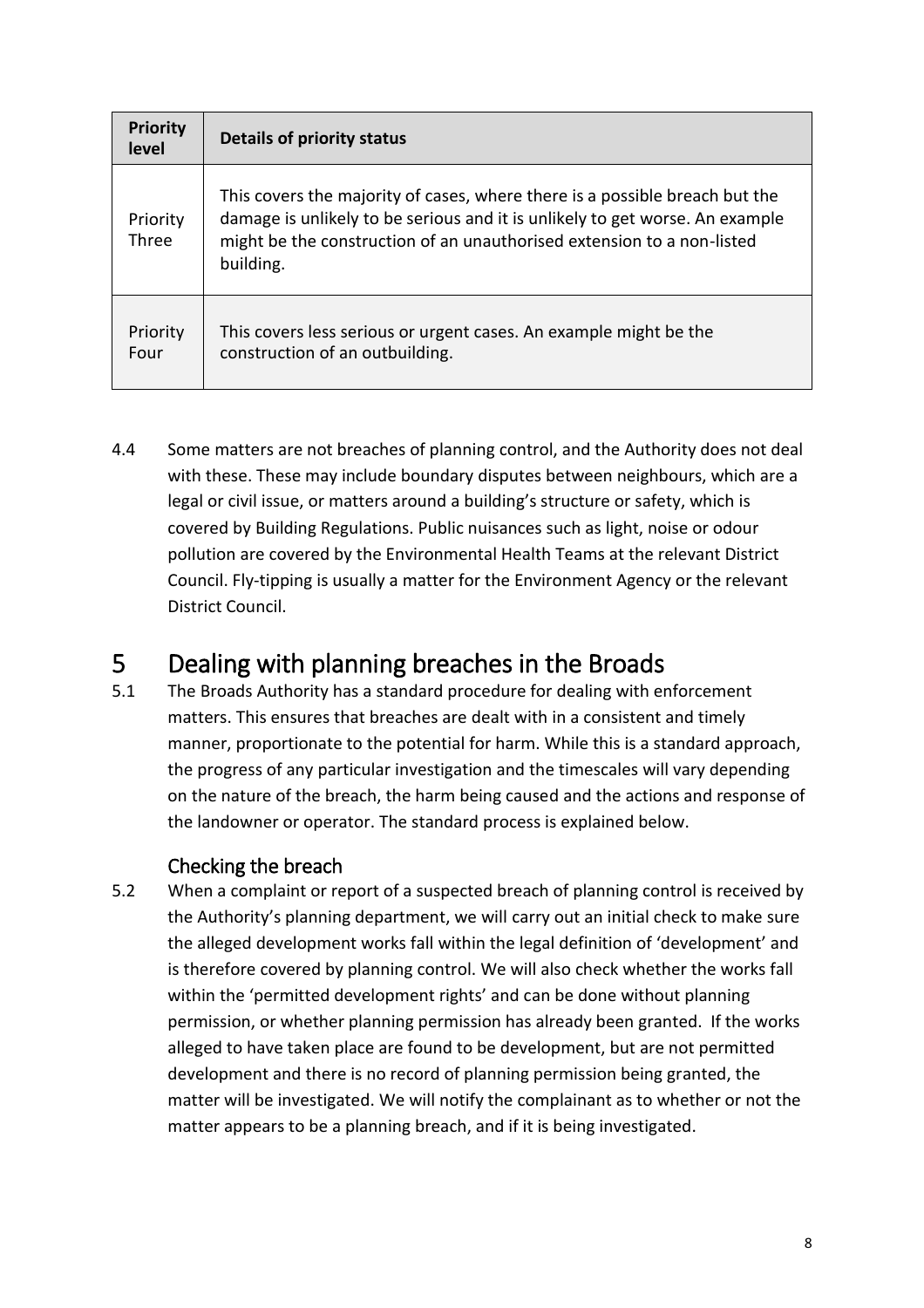#### <span id="page-8-0"></span>Initial investigation and site visit

5.3 If the matter is to be investigated, a planning officer from our enforcement team will open a case and contact the landowner or operator by letter, advising them of the investigation and asking them to contact the officer within 14 days to arrange a site meeting. Contacting the landowner or operator before the site meeting gives the officer an opportunity to ask for further details of the alleged breach and undertake investigations. In the case of a potentially very minor breach, or where there is some doubt as to whether the matter is a planning one, a site visit may be made prior to formal contact.

While we will, in most cases, try to contact the landowner or operator before entering the site, Section 196 of the Town and Country Planning Act 1990 gives the Authority's planning officers a right to enter land to investigate a potential breach of planning control. This right extends to any land, including land adjacent to the site of the breach. It is an offence to wilfully obstruct an authorised person acting in the exercise of a right of entry.

#### Following the site visit

- <span id="page-8-1"></span>5.4 Following the site visit or meeting, if it is clear that there is no planning breach, or that the development is permitted development or has planning permission, the case will be closed. If a planning breach is found, we have the following options, depending on the breach:
	- if the development is acceptable and would be likely to get planning permission, the landowner or operator will be asked to apply for retrospective planning permission;
	- if the development could be made acceptable and would be likely to get planning permission if amended, the landowner or operator will be asked to make the amendments and then apply for retrospective planning permission;
	- If the development is not acceptable and is incapable of being made acceptable, the landowner or operator will be asked to remove the unauthorised development or cease the unauthorised use.
- 5.5 The landowner or operator will be given a timescale for each of the above options, and these will vary depending on the scale of the development and the seriousness of the breach. For example, for a serious breach where demonstrable harm is being caused, immediate cessation would be required, while for a retrospective application to remedy a minor change, a period of 28 days to submit a planning application would be appropriate.
- 5.6 The Authority's approach is to negotiate a solution wherever possible. When we ask for information to be submitted or action to be taken, we expect this to be done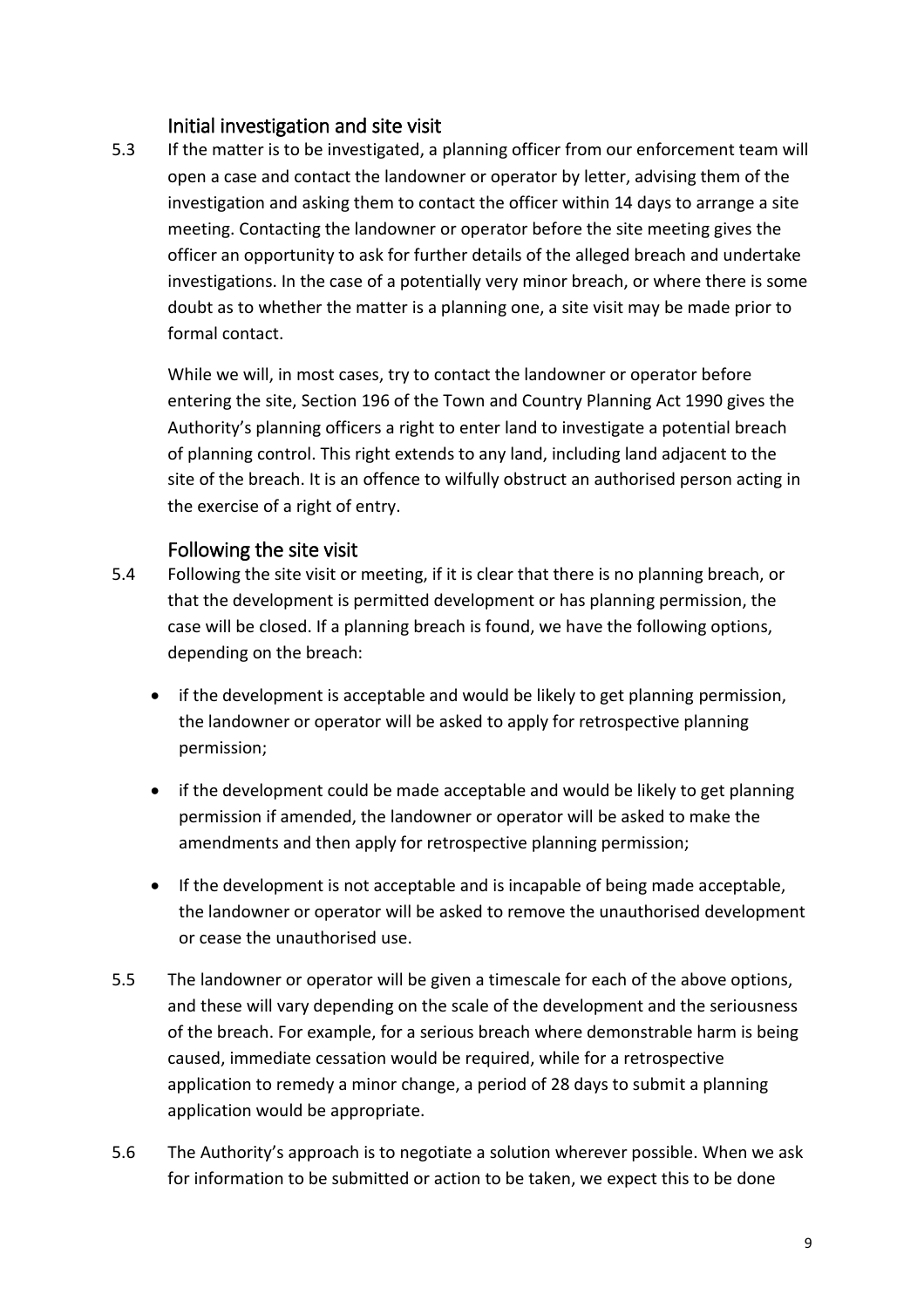within the timescale given, or a request for further time to be made promptly with an explanation for the delay. We will not enter into lengthy or cyclical correspondence, as this delays resolution and is not an effective use of our resources.

#### Submitting a retrospective planning application

- <span id="page-9-0"></span>5.7 In many cases, the unauthorised development that has taken place either is acceptable or can be made acceptable, and the Authority will receive and approve a retrospective application. The granting of planning permission will enable us to impose conditions on the development, and this is a mechanism for mitigating harm and gaining benefits, such as additional tree planting. We would consider this to be a successful outcome, as the development is now authorised and harm is controlled.
- 5.8 It should be noted that while retrospective applications may be unpopular with local communities, who may see the landowner or operator as having 'got away with it', they are allowed in law. The Courts have been clear that LPAs should not use the planning process to punish.
- 5.9 Where a landowner or operator declines to submit a retrospective application, we will have to consider the appropriateness of enforcement action, taking into account the guiding principles of expediency, proportionality and consistency.
- 5.10 Where the unauthorised development is unacceptable and is incapable of being made acceptable, we will not request a retrospective application as this is inappropriate and will delay the resolution of the matter.

#### Taking formal enforcement action

- <span id="page-9-1"></span>5.11 Where harm is being caused, it is necessary to consider formal enforcement action. The law gives LPAs wide ranging powers to deal with breaches of planning control, and the regularly used powers are summarised below. A full list and further details are in Appendix 2.
- 5.12 The Broads Authority has a Scheme of Powers Delegated to Officers, which identifies the level at which decisions may be made and delegates certain powers to certain officers of the Authority. This ensures that officers are empowered to make decisions and take appropriate action within the guidelines laid down, and enables the Authority's members to focus on key strategic and policy issues.
- 5.13 The scheme of delegated powers allows officers to investigate and process enforcement cases, including serving requisitions for information and Breach of Condition Notices. The authority for taking formal enforcement action remains with the Planning Committee, although provision is made for decisions to be taken at officer level in cases of urgency. Under the scheme, officers are authorised: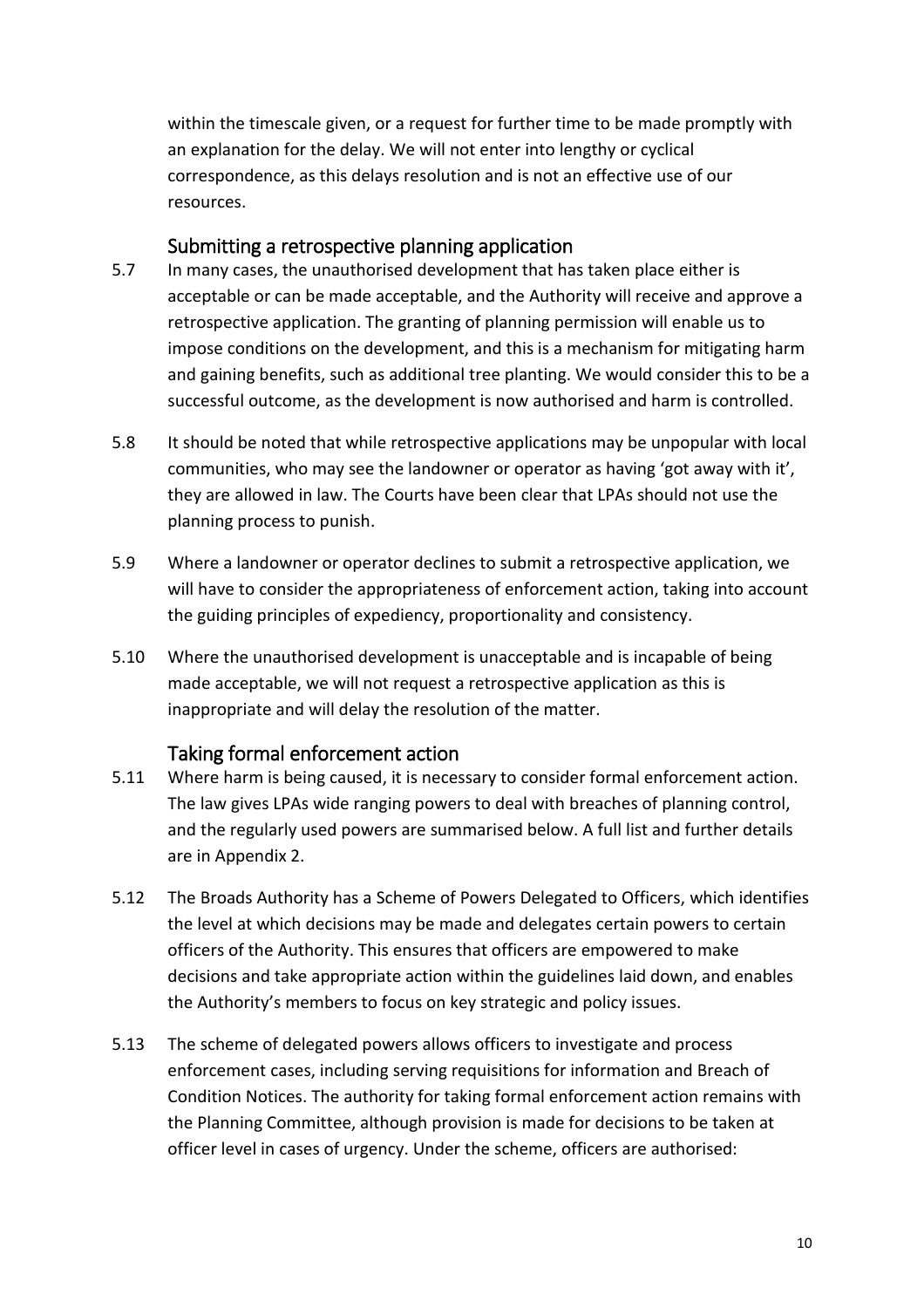(38) To serve Breach of Condition Notices, Planning Contravention Notices and Section 330 Notices.

(39) In cases of urgency and (subject to consultation (if possible) with the Chair, or in the absence of the Chair the Vice-Chair, of the Planning Committee):

- i. to serve Building Preservation Notices;
- ii. to issue Listed Building Enforcement Notices and Conservation Area Enforcement Notices;
- iii. to issue Enforcement Notices, Stop Notices Temporary Stop Notices;
- iv. to take enforcement action in respect of unauthorised advertisements.
- 5.14 A planning **Enforcement Notice** is a formal notice used to remedy a breach of planning control. It identifies the planning breach and the harm being caused, and lists what the landowner or operator must do to remedy the breach. An Enforcement Notice comes into effect a minimum of 28 days after service, with the period set by the LPA, and there is then a period given for compliance. . Failure to comply with an Enforcement Notice is a criminal offence. There is a right of appeal against an Enforcement Notice.
- 5.15 An Enforcement Notice is a useful tool for planning breaches where harm is being caused and it is expedient to take formal action. This may be because negotiation (the first course of action) has failed to produce an acceptable solution, or the landowner or operator is unwilling to amend the unauthorised development to make it acceptable, or there are no changes that could be made to make the unauthorised development acceptable and the landowner or operator will not desist voluntarily. An Enforcement Notice is usually effective at achieving compliance.
- 5.16 Where a landowner or operator appeals against an Enforcement Notice, the requirements of the notice are held in abeyance pending the outcome of the appeal. The decision on an appeal will take time and can often delay proceedings, particularly if the matter is dealt with through a Public Inquiry. If the appeal does not succeed, the Enforcement Notice comes into effect. If the appeal is successful then this is normally the end of the matter.
- 5.17 The Broads Authority serves Enforcement Notices where negotiations have failed to achieve an acceptable resolution within a reasonable period or where it appears unlikely that resolution can be achieved informally.
- 5.18 Where the breach of planning control relates to non-compliance with a planning condition, a LPA may serve a **Breach of Condition Notice**, which requires compliance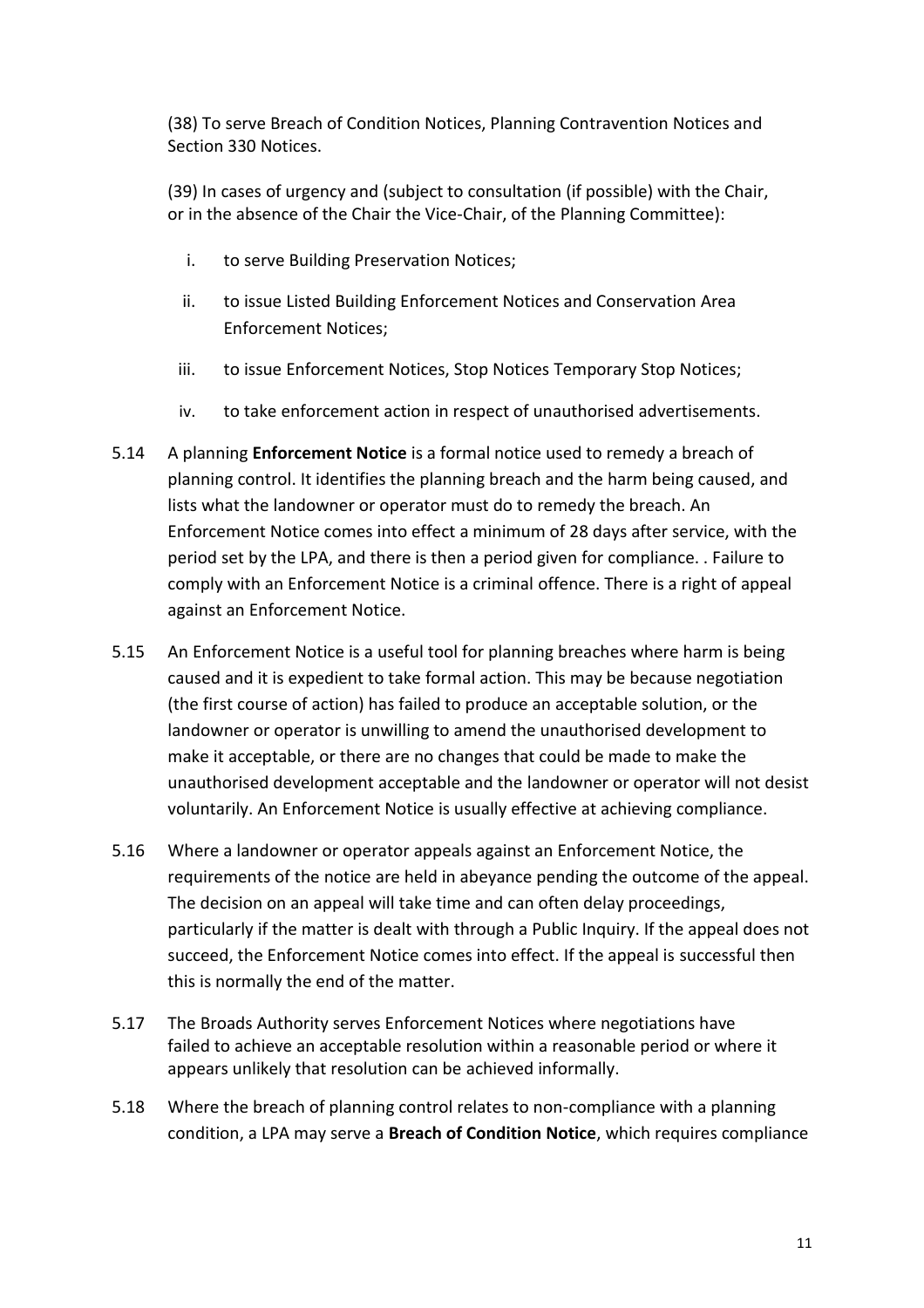with the relevant condition. Failure to comply with a Breach of Condition Notice is a criminal offence. There is no right of appeal against a Breach of Condition Notice.

- 5.19 The Broads Authority is cautious about the use of Breach of Condition Notices because there is no right of appeal. We consider that, in most cases, it is appropriate to make sure the landowner or operator is able to challenge the Authority's decision as this is an important part of the accountability of a public authority. There are circumstances, however, where the use of a Breach of Condition Notice is appropriate, including where a landowner or operator has persistently and deliberately breached planning regulations.
- 5.20 The law gives a LPA the power to serve a **Stop Notice** in urgent cases where serious and/or irreversible harm is being caused. A Stop Notice identifies what the planning breach is and the harm that is being caused, and requires the landowner or operator to follow the specified steps to cease the development. A Stop Notice takes three days to come into effect. Failure to comply with a Stop Notice is a criminal offence. There is no right of appeal against a Stop Notice.
- 5.21 To address the 3-day window before a Stop Notice takes effect, the law has made provision for a LPA to serve a **Temporary Stop Notice,** which takes immediate effect and persists for 28 days. A Temporary Stop Notice can be served on its own, or with a Stop Notice, in which case the combination provides for an immediate cessation of the unauthorised development. Failure to comply with a Temporary Stop Notice is a criminal offence. There is no right of appeal against a Temporary Stop Notice.
- 5.22 The Broads Authority uses Stop Notices and Temporary Stop Notices in urgent cases where there is serious and/or irreversible harm being caused to an important interest, such as a local amenity, the Broads' navigation or the landscape. When serving a Stop Notice a LPA must first undertake a formal cost/benefit assessment to demonstrate expediency. Stop Notices can be a very effective tool and Temporary Stop Notices are used in urgent cases to support them. A Temporary Stop Notice on its own is also very useful tool to provide an immediate and temporary cessation of an unauthorised activity or operation and allow time to obtain information or evidence on the impact of the planning breach.
- 5.23 The Broads Authority recognises that Enforcement Notices, Breach of Condition Notices, Stop Notices and Temporary Stop Notices are all serious notices and it exercises its power carefully and with proportion in their use. Other than in urgent cases, a report outlining the case and the recommended action will be presented to the Planning Committee seeking authority for formal action. This is in accordance with the scheme of delegated powers.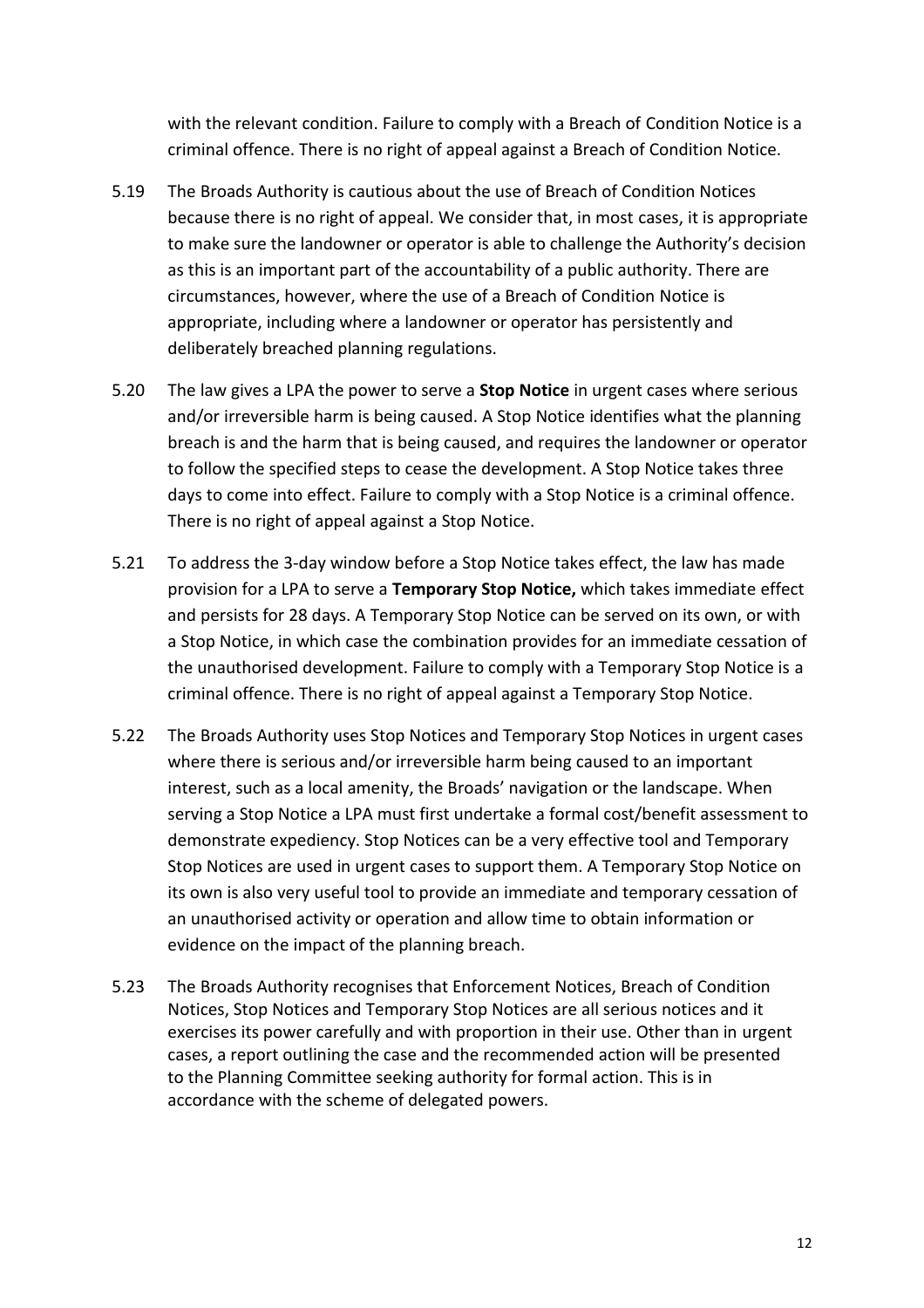<span id="page-12-0"></span>Following up formal enforcement action

- 5.24 In the majority of cases where it is necessary to take formal enforcement action, the use of an Enforcement Notice will prompt actions on behalf of the landowner or operator to remedy the planning breach. Unfortunately, there are occasions where this does not happen and the Authority has to pursue the matter further to remedy the breach and maintain public confidence in the planning system.
- 5.25 The Authority will prosecute where there has been non-compliance with an Enforcement Notice.
- 5.26 The Authority will consider taking direct action where this appears to offer the only realistic opportunity to secure compliance with planning legislation. We will seek to reclaim the costs of direct action from the landowner or operator and will pursue this through the Magistrates Court if necessary.

## <span id="page-12-1"></span>6 Preventing breaches of planning control in the Broads

- 6.1 The Authority has a proactive condition monitoring programme, through which it checks that development is undertaken in accordance with the approved plans and planning conditions. There is a regular monitoring schedule and planning permissions for major developments, development that affects listed buildings and all development that has been authorised by Planning Committee are checked at least three times a year. Monitoring takes place at the start of the development and, where appropriate, at subsequent development stages. We will carry out site visits, sometime unannounced, to check that the development is in accordance with the approved plans and planning conditions.
- 6.2 Information is also received from Parish Councils, Building Control teams and other stakeholders notifying us of development that is underway. This information is very important to us. The public also plays a vital role in reporting breaches of planning control, and all reports or complaints about development are investigated, subject to passing the initial screening process shown at paragraph 5.2 above.
- 6.3 As breaches in planning control often require significant evidence gathering, it is always helpful if a complainant provides as much information as possible at the initial contact, including:
	- the address of the property or location of the land concerned;
	- the name of the person or company involved;
	- details of the suspected breach, with times and dates if relevant;
	- how the breach affects the area or any problems caused by the breach.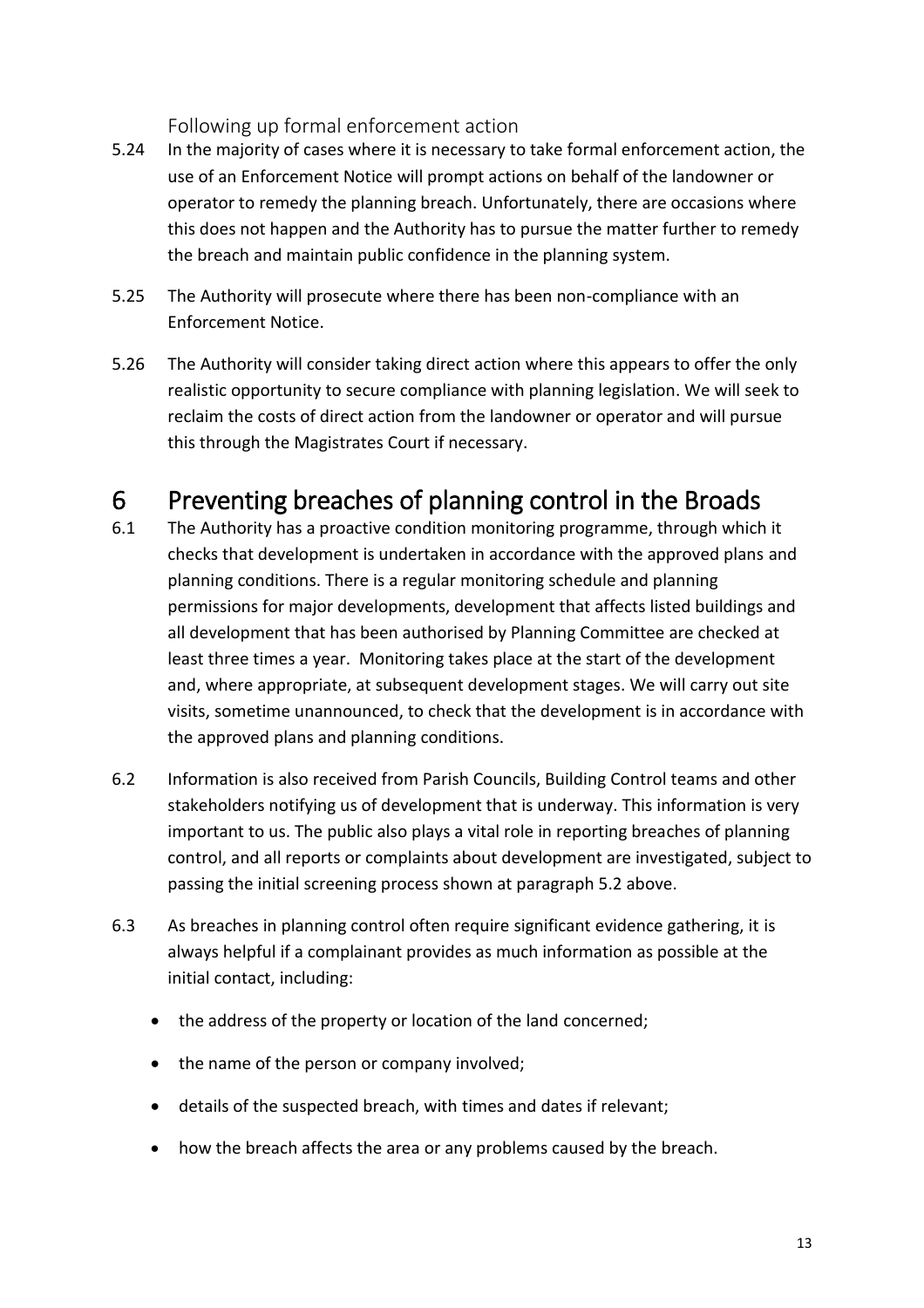- 6.4 Contact details of the complainant are also required to process a complaint or report so that progress updates can be given. Anonymous complaints will not normally be dealt with. All complaints or reports of unauthorised development are treated as confidential, but Freedom of Information requests and Court Orders may require the provision of information, so confidentiality cannot be completely guaranteed.
- 6.5 Complaints or reports of unauthorised development that appear to be malicious or based on discrimination will not be dealt with.

## <span id="page-13-0"></span>7 Our service standards and what you can expect from us

- 7.1 Getting involved with planning enforcement can be stressful, whether you are a concerned neighbour, a Parish Council, or someone who has undertaken development without planning permission. The Authority will aim to deal with all persons fairly and politely, in a timely manner. We will provide the appropriate level of advice and keep local people informed.
- 7.2 If you report a suspected planning breach or make a formal complaint to us, we will acknowledge this within three working days. The matter will be investigated and we will update you within 20 working days of receipt of the complaint. We will continue to update you regularly on the progress of the case until the matter is resolved.
- 7.3 Enforcement matters often take a long time to resolve. This may be due to:
	- Continuing negotiation to try to resolve the matter;
	- Consideration of a retrospective planning application seeking to remedy the breach;
	- The gathering of sufficient, satisfactory and robust evidence in order to take action;
	- Awaiting compliance with the requirements of a formal Notice; or
	- Awaiting the determination of an appeal against formal Notices.
- 7.4 We understand that, in many cases, people who commit a planning breach do not do so deliberately. They may have thought that the works were not development, or were covered by permitted development rights. The most effective way to make sure you avoid a breach in planning control is to check whether any works you propose require planning consent. You can do this by visiting the Planning Portal at [www.planningportal.gov.uk/permission o](http://www.planningportal.gov.uk/permission)r by contacting a Planning Officer at the Broads Authority before undertaking the works.
- 7.5 If you have undertaken works without planning permission, we will seek to work with you to find a solution. We will tell you in writing what the planning issue is and confirm our advice, as well as telling you what you need to do. We will expect you to respond promptly and within any given timescales, and to engage constructively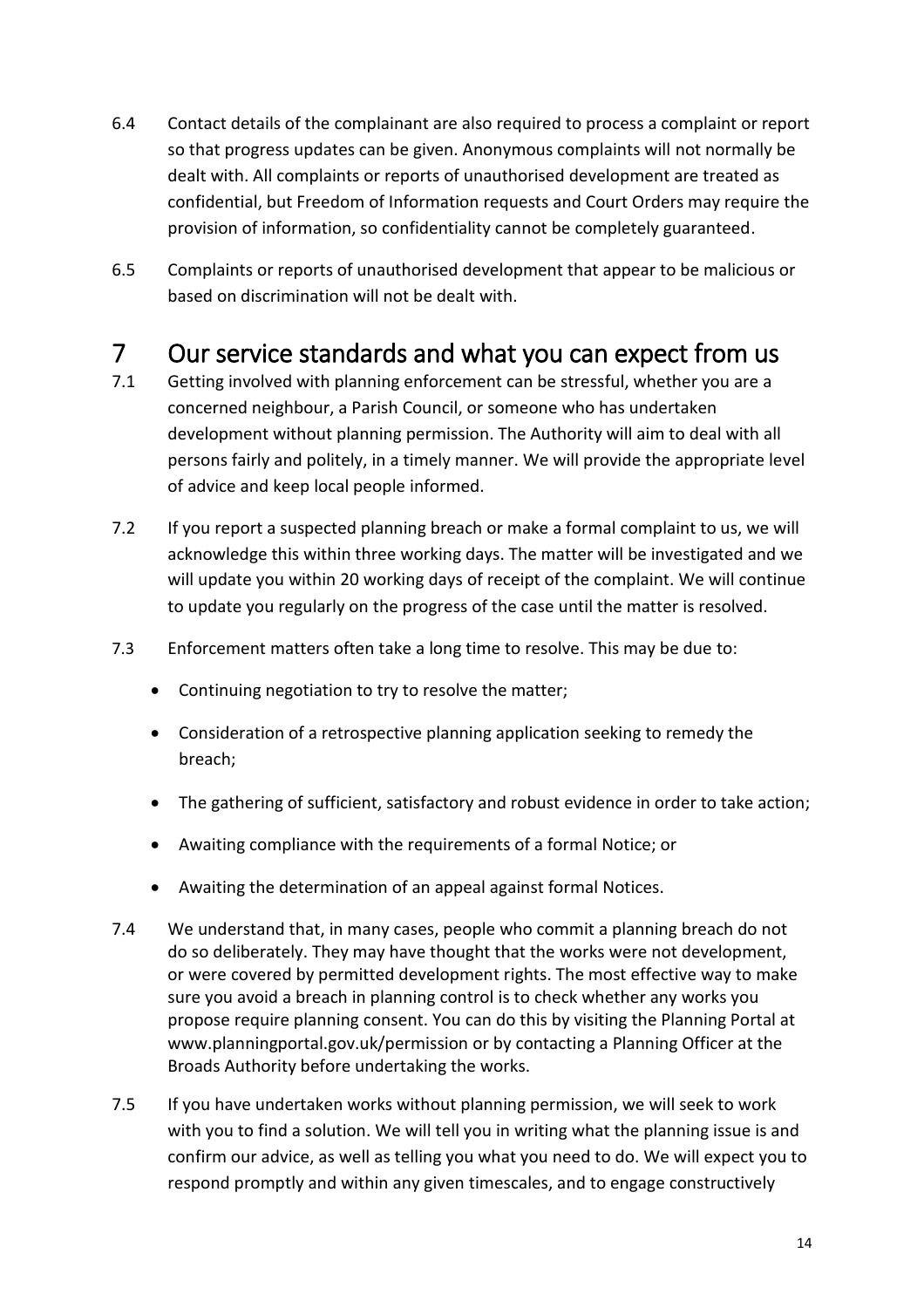with us. We will not engage in repetitive or cyclical correspondence, as this is not a good use of our resources.

# <span id="page-14-0"></span>8 Contact us<br>8.1 For more inform

For more information, or to give your feedback on anything in this document, please contact:

Head of Planning Broads Authority Yare House 62-64 Thorpe Road Norwich NR1 1RY

Email[: planning@broads-authority.gov.uk](mailto:planning@broads-authority.gov.uk)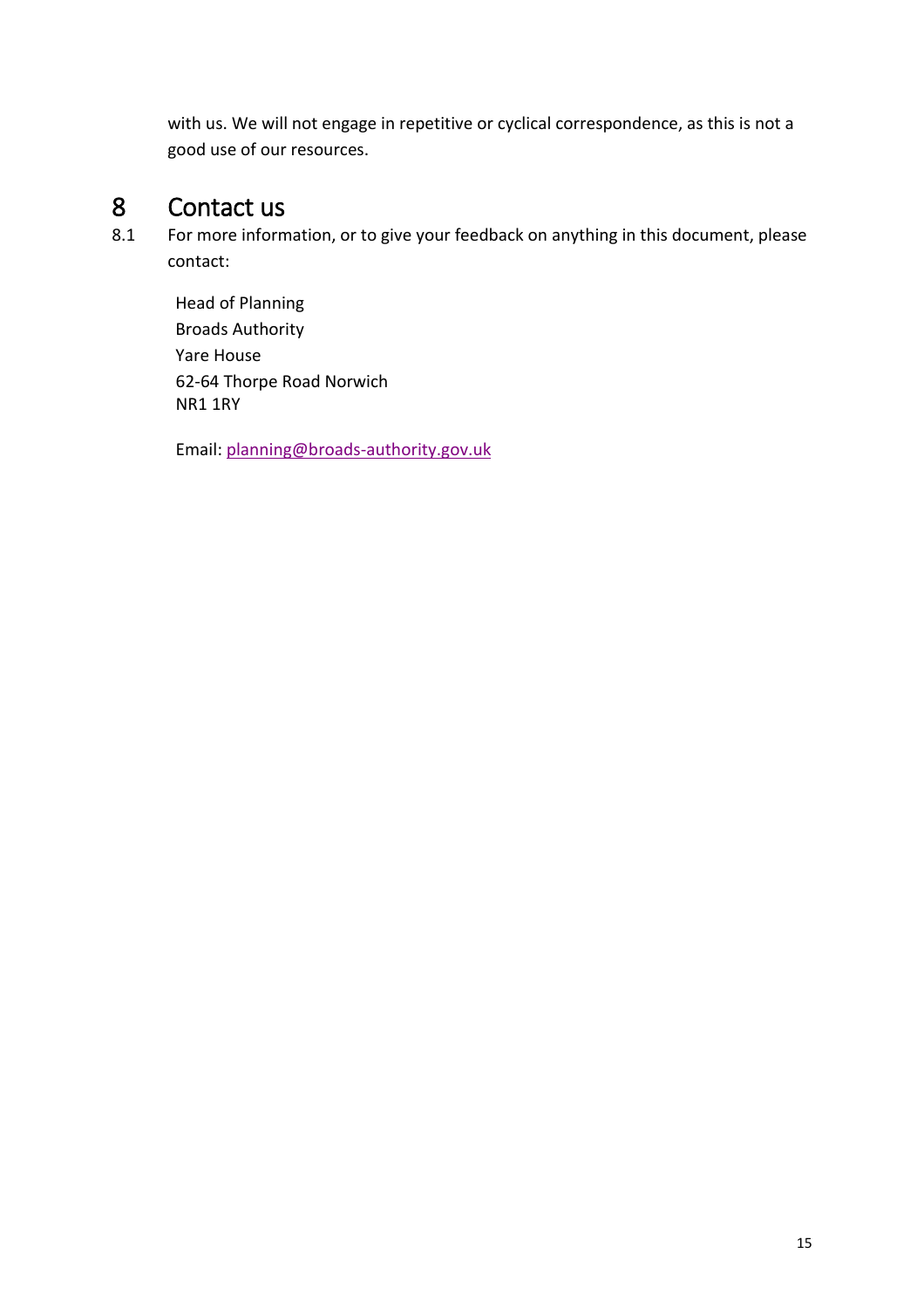## <span id="page-15-0"></span>Appendix 1 – Enforcement Powers

#### **Table 2**

Enforcement powers available to a Local Planning Authority.

| <b>Enforcement</b><br><b>Power</b>                         | <b>Description</b>                                                                                                                                                                                                                                                                                                |
|------------------------------------------------------------|-------------------------------------------------------------------------------------------------------------------------------------------------------------------------------------------------------------------------------------------------------------------------------------------------------------------|
| Enforcement<br><b>Notices</b>                              | Enforcement Notices can be served on unauthorised development<br>and uses where the development can be remedied by alteration,<br>complete demolition or the ceasing of the unauthorised use. For<br>these Notices there is a right of appeal to the Planning Inspectorate.                                       |
| Listed<br><b>Building</b><br>Enforcement<br><b>Notices</b> | Listed Building Enforcement Notices are served where unauthorised<br>works to Listed Buildings have taken place and requirements are<br>made to remove those works or improve upon their impact. For these<br>Notices there is a right of appeal to the Planning Inspectorate.                                    |
| Breach of<br>Condition<br><b>Notices</b>                   | Breach of Condition Notices are served to require compliance with<br>a condition attached to a planning permission. These Notices are<br>suitable for specific breaches of planning control that need to be<br>corrected within a specified deadline. There is no right of appeal<br>for these Notices.           |
| <b>Stop Notices</b>                                        | Stop Notices would normally be served in cases where the<br>unauthorised development or use is considered to be so harmful that<br>the outcome of the enforcement process could not be waited for.<br>These will be served together with an Enforcement Notice. There is<br>no right of appeal for these Notices. |
| Tempor<br>ary Stop<br><b>Notices</b>                       | Temporary Stop Notices are served where a harmful unauthorised<br>development or use has occurred and needs to be stopped<br>immediately (for up to 28 days). This allows time for negotiation<br>between us and offending parties.<br>There is no right of appeal for these Notices.                             |
| Section 215<br><b>Notices</b>                              | Section 215 Notices can be served on any interested party where<br>land or buildings have become untidy and are considered by us to<br>adversely affect the amenity of the area. There is a right of appeal to<br>the Magistrates' Court for this Notice.                                                         |